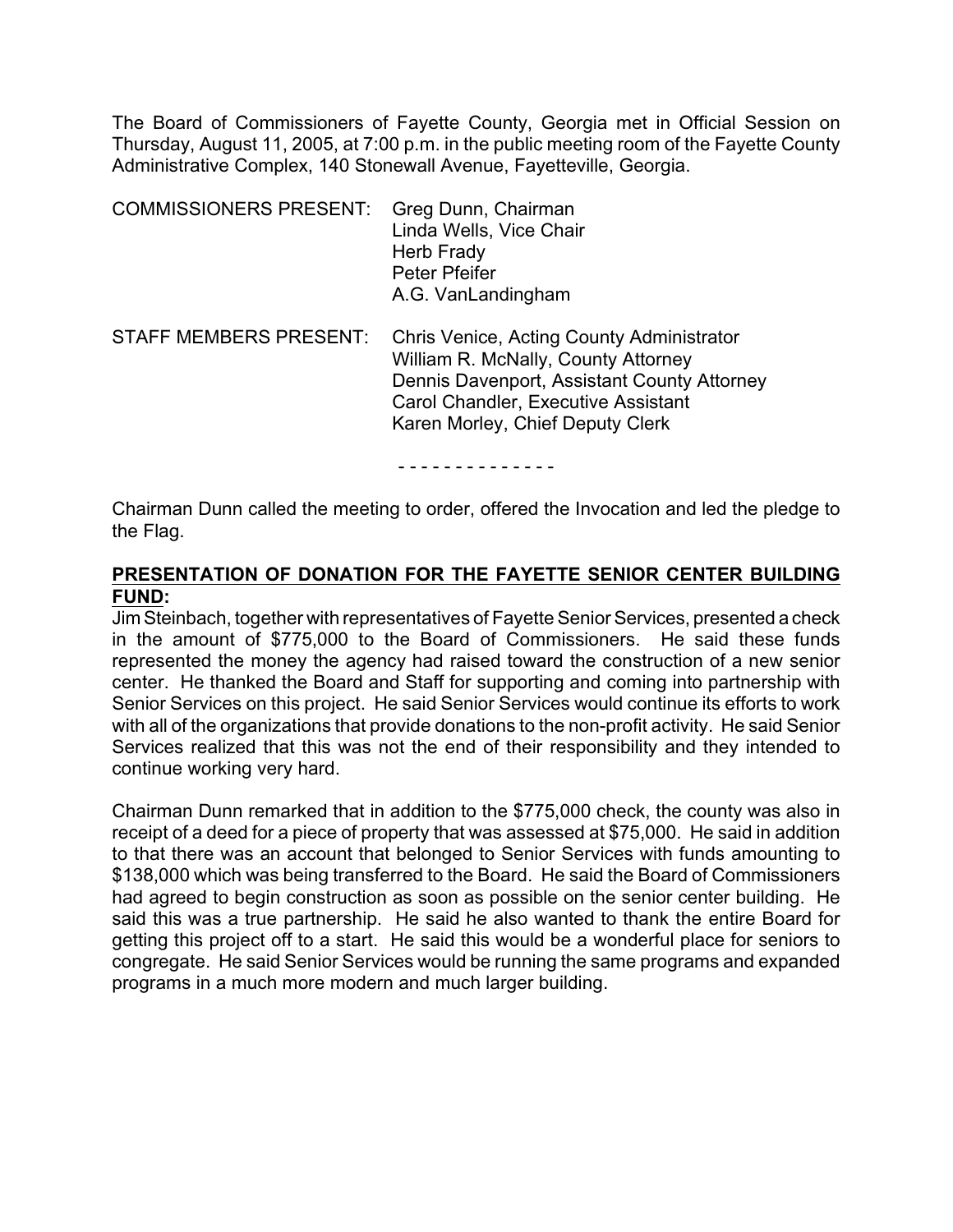### **RESOLUTION NO. 2005-09 - ADOPTION OF THE MILLAGE RATES FOR 2005:**

Director of Business Services Division Mark Pullium remarked that for the last four years from 2001 to 2005 Fayette County had actually reduced the property tax rates. He said that reduction had been approximately 22% in property tax rates. He said in 2001 the millage rate for the general maintenance and operations was 6.64 and the millage rate that the Board would adopt tonight for the general fund was 5.191. He said this represented a 21.82 % decrease in the property tax rate. He said the fire tax was 3.780 mills per thousand dollars of taxable value in 2001. He said in 2005 the fire tax would be 3.091 which was an 18.23% decrease in the millage rate.

Mr. Pullium further remarked on the calculation of tax savings from rollback of tax rates by comparing tax levy using the 2001 rate to the 2005 rate for the unincorporated county and the incorporated county. A copy of the chart, identified as "Attachment No. 1", follows these minutes and is made an official part hereof. He remarked that the fair market value of a home of \$150,000 in the unincorporated county without the tax rollback would be \$489.74. He said with the rollback the same home would be \$389.25. He said the average savings of that homeowner for one year would be \$100.49. He commented that these taxpayers had been saving annually an amount similar to that figure. He said in addition in looking to the future these taxpayers would always yield that savings. He stated the taxpayers were seeing a savings year in and year out by these reductions that this Board and this Commission had instituted.

Mr. Pullium further remarked that a taxpayer in the incorporated part of the county with a fair market value of a home of \$150,000 would save \$70.83. He said the difference there was the fire tax. He commented that in the incorporated areas with the exception of Tyrone and Brooks there was no fire tax. He said these figures had nothing to do with city taxes and was strictly for the county portion of the tax bill. He said the savings on an annually basis was significant.

Mr. Pullium further remarked that while the current administration's policy was to avoid property tax increases, the average homeowner was still seeing real dollar property tax increases on their tax bill. He discussed a sample of a tax bill for a citizen in the incorporated portion of Fayette County. A copy of the tax bill, identified as "Attachment No. 2", follows these minutes and is made an official part hereof. He said the rollbacks that this Board of Commissions has been instituting had been yielding savings.

Mr. Pullium remarked that the State of Georgia actually gets a portion of property tax on homes and property. He said the rate was 0.250 of a mill. He said there has not been a change in that figure from 2001 to 2005. He said this took a lot of hard work on the part of departments as well as the staff. He stated that department heads had presented budgets that were fiscally responsible and held the line on taxes. He said he was proud of each department and also proud to have the opportunity to work for Fayette County and this Board of Commissioners.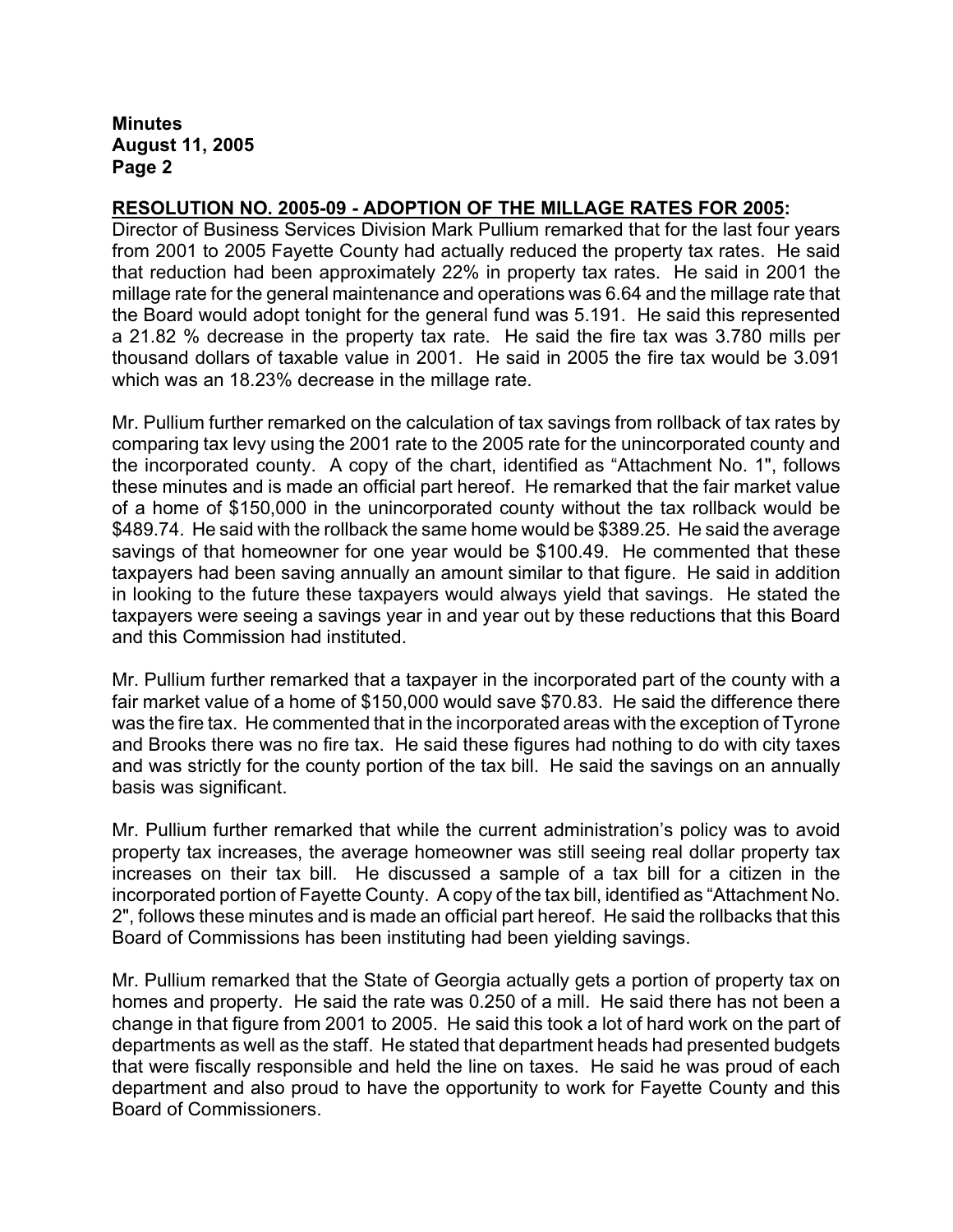Commissioner Frady asked Mr. Pullium what kind of an increase did he carry for the digest.

Mr. Pullium responded the increase in the digest was budgeted at 2.73%

Chairman Dunn asked Mr. Pullium what he was asking the Board tonight.

Mr. Pullium replied that he was asking for the Board's consideration to adopt Resolution No. 2005-09.

Chairman Dunn said the Board would be voting on the millage rates as they appeared in the newspapers and during this public hearing.

Chairman Dunn remarked that since this was a public hearing anyone wishing to speak in favor of against this matter could come forward and do so at this time. Hearing none, he asked for the Board's pleasure in this matter.

On motion made by Commissioner VanLandingham, seconded by Commissioner Pfeifer to authorize the Chairman to execute Resolution No. 2005-09 adopting the millage rates for 2005. The motion carried 5-0. A copy of Resolution No. 2005-09, identified as "Attachment No. 3", follows these minutes and is made an official part hereof.

Chairman Dunn said the Board also wanted to congratulate staff for making this possible. He said county services had been maintained and even increased in different departments and this was greatly appreciated.

### **ORDINANCE NO. 2005-18 - CONSIDERATION OF PROPOSED AMENDMENTS TO THE FAYETTE COUNTY ZONING ORDINANCE REGARDING ARTICLE VI. DISTRICT USE REQUIREMENTS, SECTION 6-2. EST ESTATE RESIDENTIAL DISTRICT:** The Planning Commission recommended approval 4-1.

Acting Director of Planning and Zoning Pete Frisina remarked that this item had been tabled from the July  $28<sup>th</sup>$  Board of Commissioners' meeting. He said this was a five acre zoning district now that required five acre minimums of a 4,000 square foot home. He said it was similar to A-R but did not have the agricultural uses or the conditional uses that were included in A-R. He said to date nobody had used this zoning district and staff tried to come up with an incentive for this zoning district to be used in the place of A-R because of the situation where an A-R subdivision allowed many uses that staff felt were not conducive to a residential setting i.e. livestock.

Chairman Dunn pointed out that the Board had held the public hearing on this amendment change a couple of weeks ago and Commissioner Pfeifer had requested that this item be tabled to this meeting so that he could review some of the information.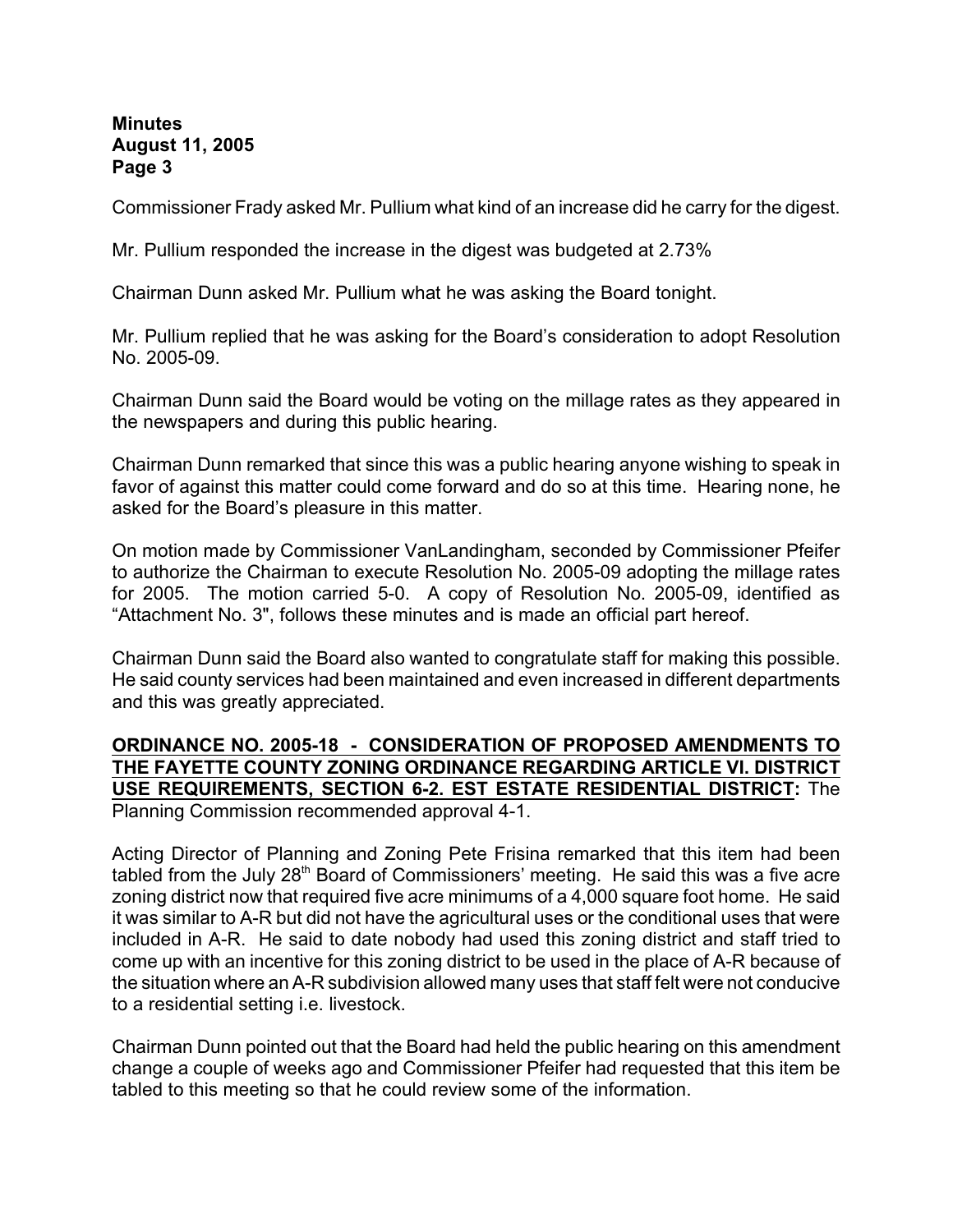On motion made by Commissioner Pfeifer, seconded by Commissioner Wells to adopt the proposed Amendments to the Fayette County Zoning Ordinance regarding Article VI. District Use Requirements, Section 6-2. EST estate residential district, discussion followed.

Commissioner Frady questioned the figure for the 4,000 square foot home and felt this should be reduced somewhat.

Mr. Frisina replied that in the new ordinance amendment this was 3,000 square feet. He said the 4,000 square feet information was in the previous paperwork but the new proposed changes were included in this amendment tonight. He said 3,000 square feet was the figure being proposed.

Commissioner Pfeifer said he wanted to make sure that his motion was for the new proposed amendments that included the 3,000 square feet home and 160 feet lot width.

Mr. Frisina called the Board's attention to page 1 and requested an additional amendment. He asked for consideration to strike the last sentence in paragraph B.1. where it said the Yield Plan would add an additional month to the normal rezoning schedule. He said staff had determined that it would add more than one month.

Commissioner Pfeifer said he would like to amend his motion to include that 3,000 square feet was the size of a home with 160 feet lot width and also to strike the last sentence in paragraph B.1. and remove that sentence since it takes staff more than one month to review a yield plan.

Commissioner Wells said she would second the amended motion.

The motion carried 5-0.

The motion carried 5-0. A copy of Ordinance No. 2005-18, identified as "Attachment No. 4", follows these minutes and is made an official part hereof.

**ORDINANCE NO. 2005-19 - CONSIDERATION OF PROPOSED AMENDMENTS TO THE FAYETTE COUNTY COMPREHENSIVE PLAN TEXT AND MAP REGARDING LAND USE ELEMENT, AGRICULTURAL RESIDENTIAL AND THE LAND USE PLAN MAP LEGEND AGRICULTURAL-RESIDENTIAL (1 UNIT/5 ACRES):** The Planning Commission recommended approval (5-0). This item was tabled from the July 28, 2005 Board of Commissioners' meeting.

Acting Director of Planning and Zoning Pete Frisina remarked that in addition to the previous ordinance there were some land use amendments that would have to be made to accommodate this zoning change.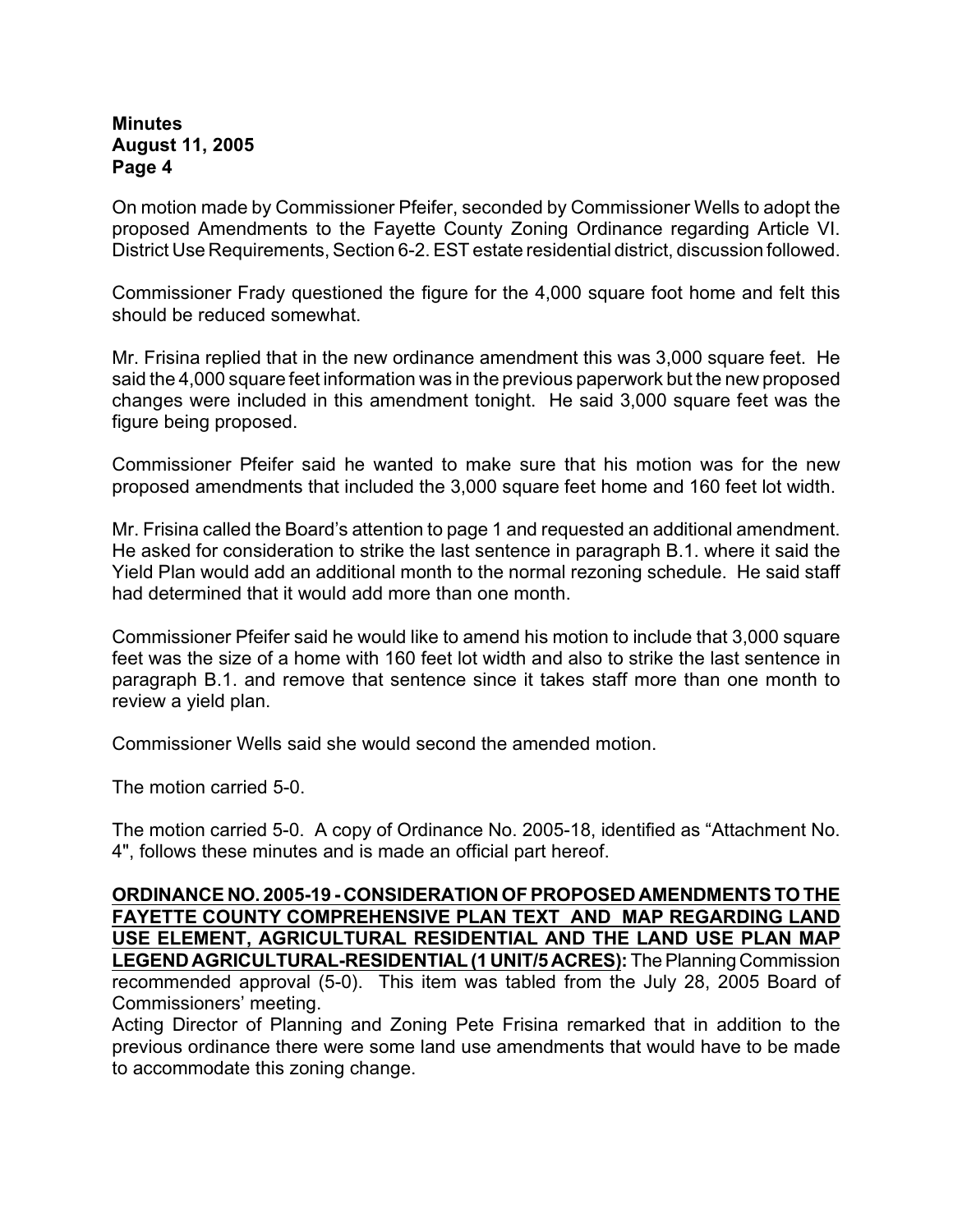On motion made by Commissioner Pfeifer, seconded by Commissioner Wells to adopt the proposed Amendments to the Fayette County Comprehensive Plan Text and Map regarding Land Use Element, Agricultural Residential and the Land Use Plan Map Legend Agricultural-Residential (1 unit/5 acres). The motion carried 5-0. A copy of Ordinance No. 2005-19, identified as "Attachment No. 5", follows these minutes and is made an official part hereof.

# **DISCUSSION OF PROPOSED SALARY FOR JUVENILE COURT JUDGE:**

Director of Business Services Mark Pullium said a request from the District was received which was asking the Board of Commissioners to pay a 2% salary increase for the Juvenile Judge. He pointed out that another 2% would be coming from the State for this salary resulting in a total 4% increase. He said the total amount of money that would be involved from January 1, 2006 through June 30, 2006 would be \$439.

Chairman Dunn remarked that the issue was the new House Bill 334 that was passed in the last Legislative Session. He said the State determined that they would allow a 4% pay raise to the Juvenile Court Judges if the counties would give a 2% pay raise then the State would match that amount. He said if the county did not approve this 2% increase then the State would not have anything to match and there would be no increase. He said the question before the Board was if it wanted to give a 2% pay raise to State employees.

Commissioner VanLandingham remarked that this was not the first time nor would it be the last time that the State had asked the county to supplement State salaries. He said it was not right for the State to send down a request like this and put the County in this position. He felt the Board needed to send a letter to the Legislators to quit doing this. He said he did not agree with tying on a raise with the approval of the County. He said he saw no reason for the State to ask the County to supplement a salary increase for a State employee. He said these were State jobs and State controlled. He said the County had no control over these jobs but the State was asking the County to help pay the salaries.

Commissioner Frady said he could not support this request.

On motion made by Commissioner Frady, seconded by Commissioner VanLandingham to deny this request, discussion followed.

Commissioner VanLandingham said he resented the State making the county be the "bad guy" in this situation. He said he had no problem with these Judges getting a raise but reiterated the fact that these were State employees and the State needed to give them the money.

Chairman Dunn remarked that the Board had many requests for State employees in and around this area during the budget cycle to give supplements for their State salaries. He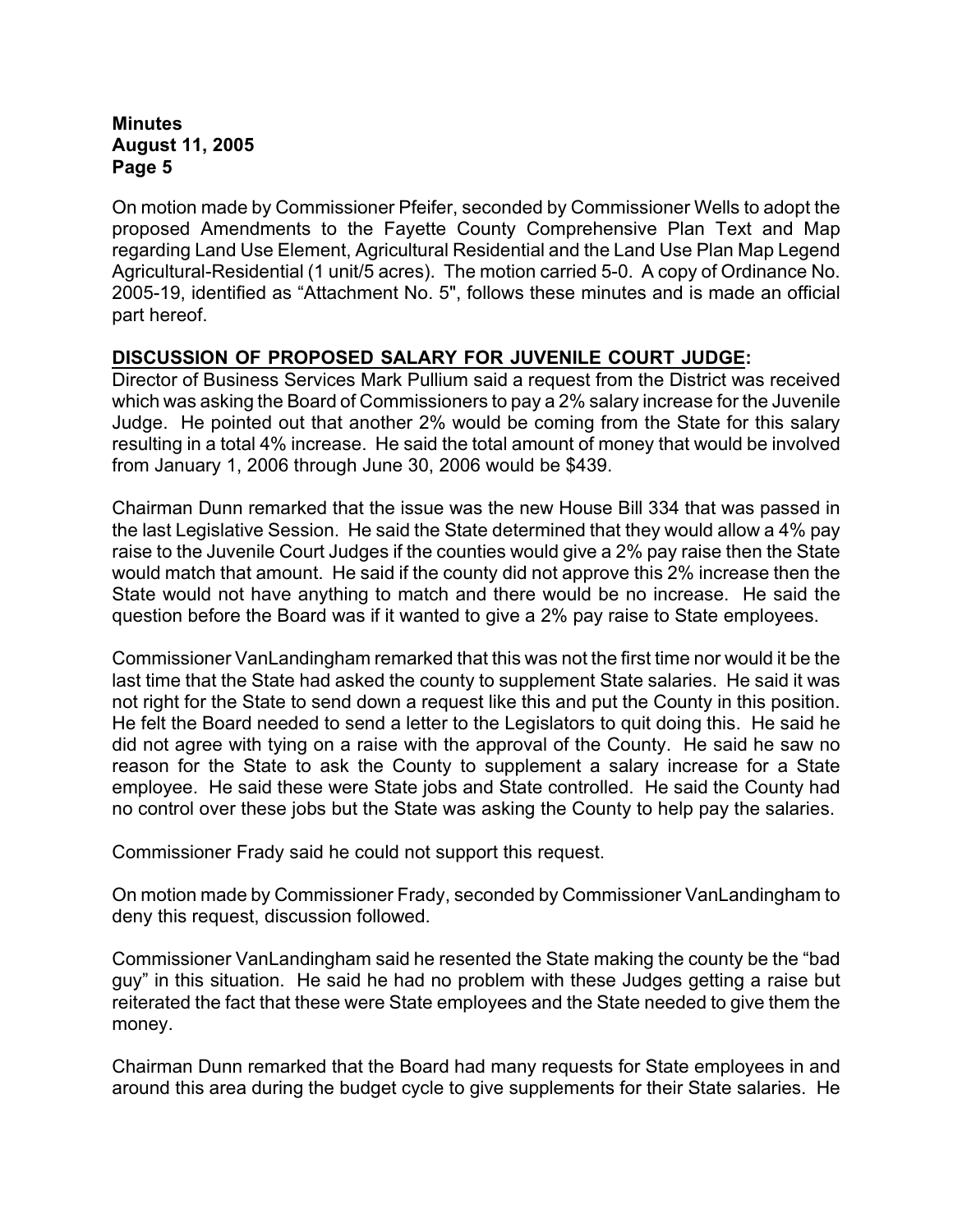said the Board had declined all of those requests and this request before the Board tonight was consistent with those decisions.

The motion carried 5-0.

**CONSENT AGENDA**: On motion made by Commissioner VanLandingham, seconded by Commissioner Wells to approve the consent agenda as presented. The motion carried 5- 0.

**SHERIFF'S DEPARTMENT:** Approval of staff's recommendation for a budget adjustment for the Sheriff's Department to increase Criminal Investigations Division overtime regular \$1,456.48 for reimbursement from the U.S. Department of Treasury for fiscal year 2005. A copy of the request, identified as "Attachment No. 6", follows these minutes and is made an official part hereof.

**FLYNN FINDERUP, ARCHITECTS - FAYETTE SENIOR CENTER ARCHITECTS:** Approval to authorize Mallett Consulting, Inc. to direct Flynn Finderup, Architects to complete the Construction Documents for the Fayette Senior Center in the amount of \$104,850. A copy of the contract, identified as "Attachment No.7", follows these minutes and is made an official part hereof.

**EMERGENCY SERVICES - AMBULANCE APPROVED:** Approval of staff's recommendation to purchase additional ambulance from Ten-8 Fire Equipment, Inc. in the amount of \$125,759. A copy of the request, identified as "Attachment No. 8", follows these minutes and is made an official part hereof.

**REORGANIZATION CHANGES APPROVED:**Approval of reorganizational changes as proposed by the Acting County Administrator.

**TAX ABATEMENTS:** Approval of recommendations on various tax abatements. A copy of the various tax abatements, identified as "Attachment No. 9", follow these minutes and is made an official part hereof.

**TAX REFUNDS:** Approval of recommendations on various tax refunds. A copy of the tax refunds, identified as "Attachment No. 10, follow these minutes and is made an official part hereof.

### **PUBLIC COMMENT:**

Members of the public are allowed up to five minutes each to address the Board on issues of concern other than those items which are on this evening's agenda.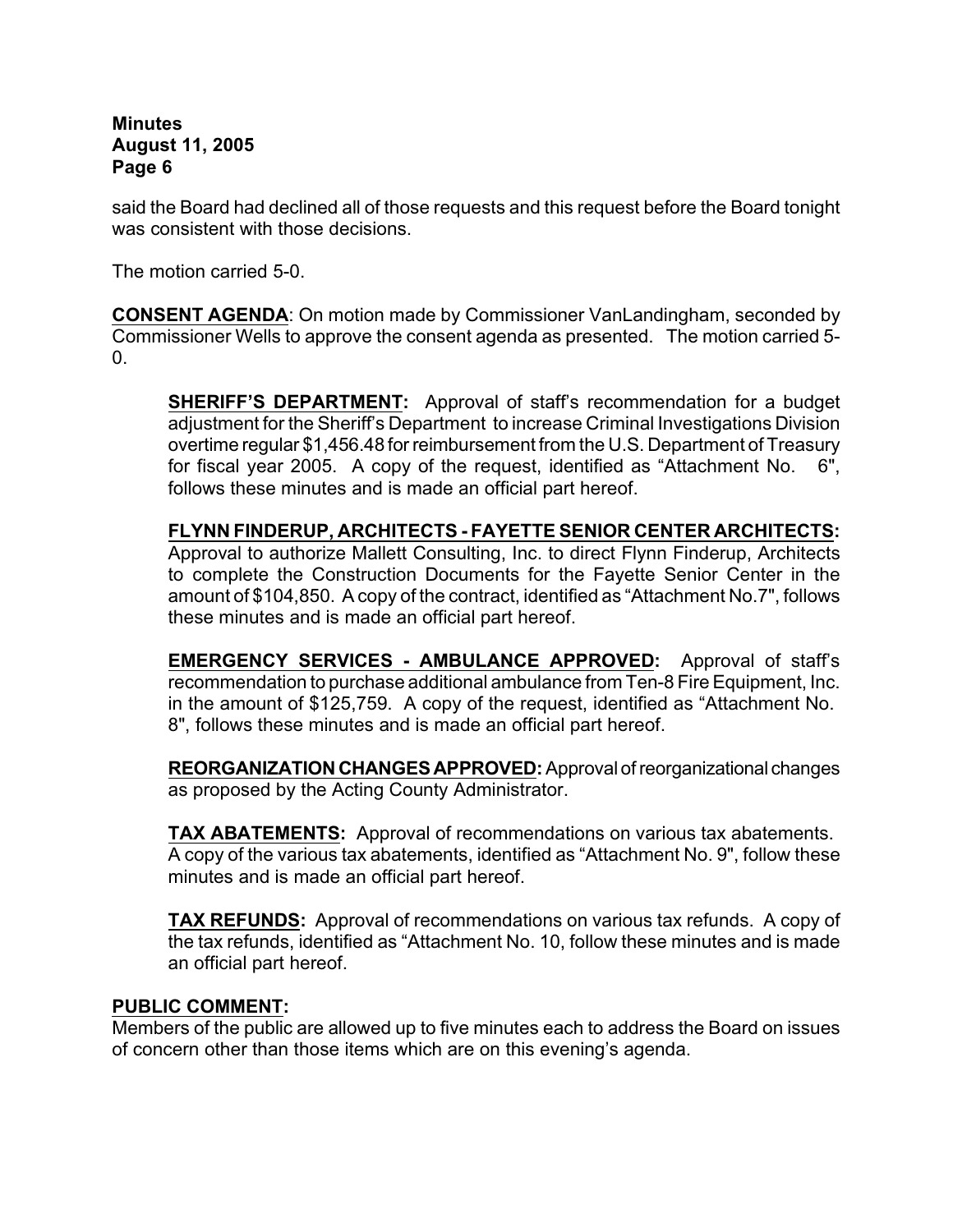**Mike Smola :** Mike Smola remarked that he was Council Person #1 from the Town of Tyrone and was appearing on behalf of the Mayor and Tyrone Town Council asking for the Board of Commissioners' assistance in siting a recently approved library for the Town of Tyrone. He said the Town had received approval to begin construction of a library as soon as funding was received from the State. He said the State was anticipating floating bonds in the September/October time frame. He said they were already in the design process of the library. He said they first must declare what type of library it would be. He said next they meet with the State Library Board and they assist them in designing the interior of the library as well as what type of equipment facilities it would have. He said the last thing they would do would be to go out and get an architect to design the exterior of the building. He said the Town was looking at four sites. He said one option was to purchase a site in the center of Tyrone. He said they would need two acres for the library and it would be approximately \$150,000 per acre including site work or about \$300,000. He said if at all possible the Town hoped to avoid that expenditure and invest that money in the bricks and mortar of the library.

Mr. Smola remarked on the second possible location for the library which was in the back of the South Hampton Subdivision. He said when John Wieland was approved for that development he donated two acres to the Town on the old unpaved section of Swanson Road. He said that road would be paved within the next year or so but right now it was inaccessible and very far off the beaten path.

Mr. Smola commented on the third option for the location and that was Handley Park. He said this was the Park that the Town constructed on Handley Road. He said the front of it was a triangular piece of property and it was a difficult piece of property but it was more than two acres. He said they did have some concerns in that they were trying to keep Handley Park primarily recreational. He said this particular piece of property was very close to the train tracks and crossing that was at Handley Road and Old Senoia Road.

Mr. Smola discussed the fourth alternative for the location and that was the potential to locate the library in Shamrock Park. He said one of the things that they had discussed was what would happen to the existing recreational facilities that were currently there. He said there were three baseball fields there including a tennis court, a basketball court and a walking trail. He said as they constructed Handley Park they had built five new baseball fields and also two softball fields at Redwine Park. He said the Town had gone from the original three fields to seven fields and ten fields if the fields at Shamrock were included today. He said on a baseball field per capita ratio Tyrone has fields for approximately every 600 people in Tyrone. He said Peachtree City had 22 fields to support 35,000 people or a ratio of approximately one field for every 1,500 citizens. He said Tyrone had plenty of baseball and softball capacity and plenty of capacity to absorb future growth in the Town.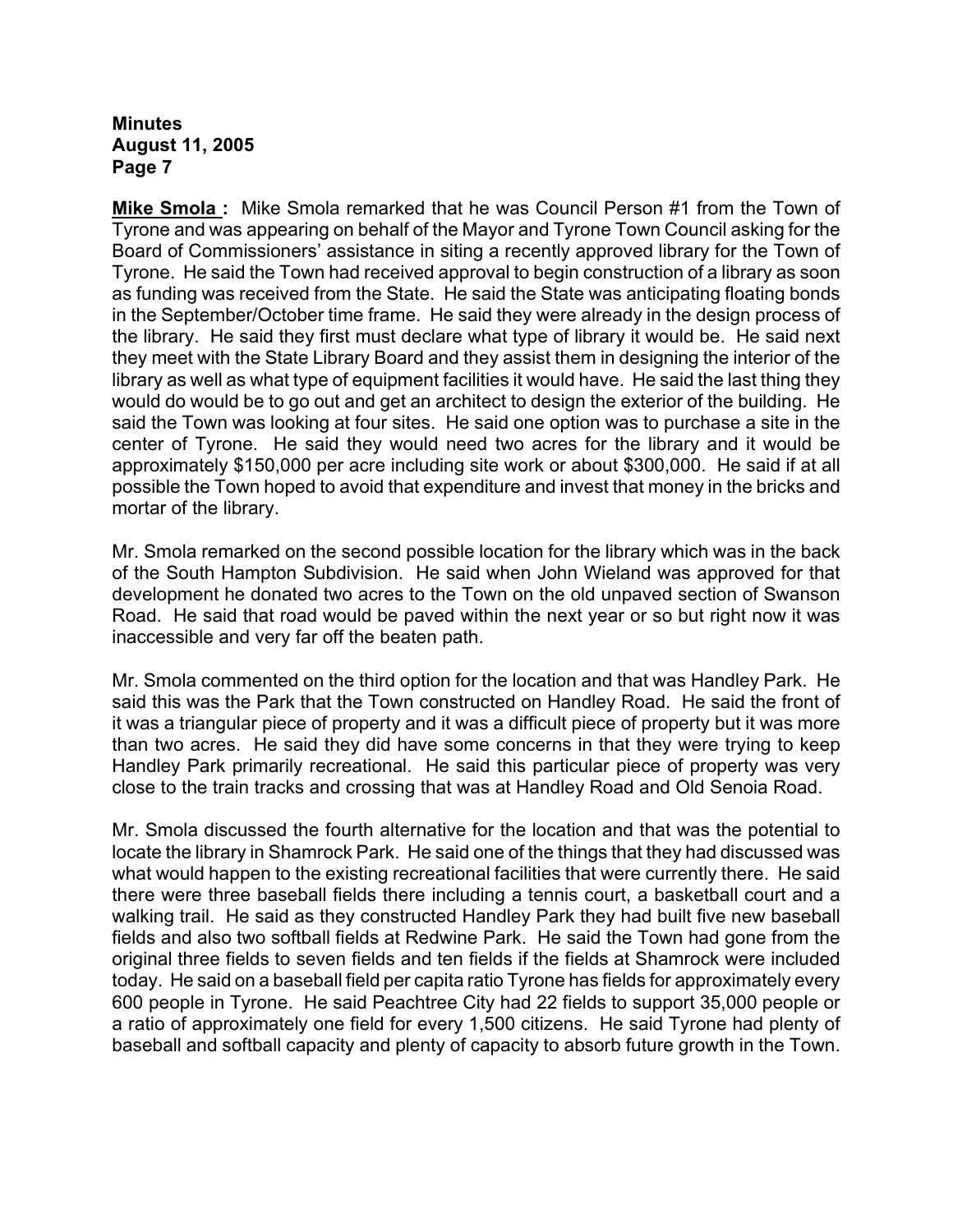Mr. Smola further remarked that the tennis courts and basketball courts would be moved to the back of Shamrock Park adjoining Tyrone Recreation center and they would add a second tennis center and also separate them so that the basketball court was on one side and the two tennis courts were on the other. He said the Shamrock Park walking trail that was there would basically remain unchanged and the lake that was there would also remain unchanged. He said they had been looking at some type of catalyst to energize the center of town to encourage further development to draw people into the center of Town rather than what was occurring on the S.R. 74 corridor side of Town. He said they felt this library could be the catalyst. He said the Council had commissioned Jerry Peterson to draw up a concept master plan for the look of the Town with the library as the centerpiece. He said Mr. Peterson had come back with a wonderful plan and it was an evolving process. Mr. Smola asked for the Board's consideration to look at the opportunity to lift the deed

restriction on Shamrock Park. He said the Town would be honored and felt it would be a wonderful partnership between the Town and the County and would be the beginning of a wonderful downtown area for Tyrone.

Chairman Dunn asked Mr. Smola if he could get the Mayor or the Town Council to send the Board a request so this could be dealt with. He said this Board certainly understood the issues and they were a lot more complicated than they sounded tonight. He said the Board would be glad to consider this if the Town made a formal request in writing.

Mr. Smola said this would go on the Town's Agenda for next Thursday's meeting and hopefully have a letter to the Commissioners by next Friday.

# **STAFF REPORTS:**

**EXECUTIVE SESSION:** Attorney McNally requested an executive session to discuss five legal items with the Board.

**EXECUTIVE SESSION:** On motion made by Commissioner Wells, seconded by Commissioner VanLandingham to adjourn to executive session to discuss five legal items. The motion carried 5-0.

**LEGAL:** Attorney McNally discussed a legal item with the Board.

On motion made by Commissioner Wells, seconded by Commissioner Frady to authorize Attorney McNally to proceed and notify a certain party that the county had no interest in this matter. The motion carried 5-0.

**LEGAL:** Attorney McNally briefed the Board on a legal item.

The Board took no action on this matter.